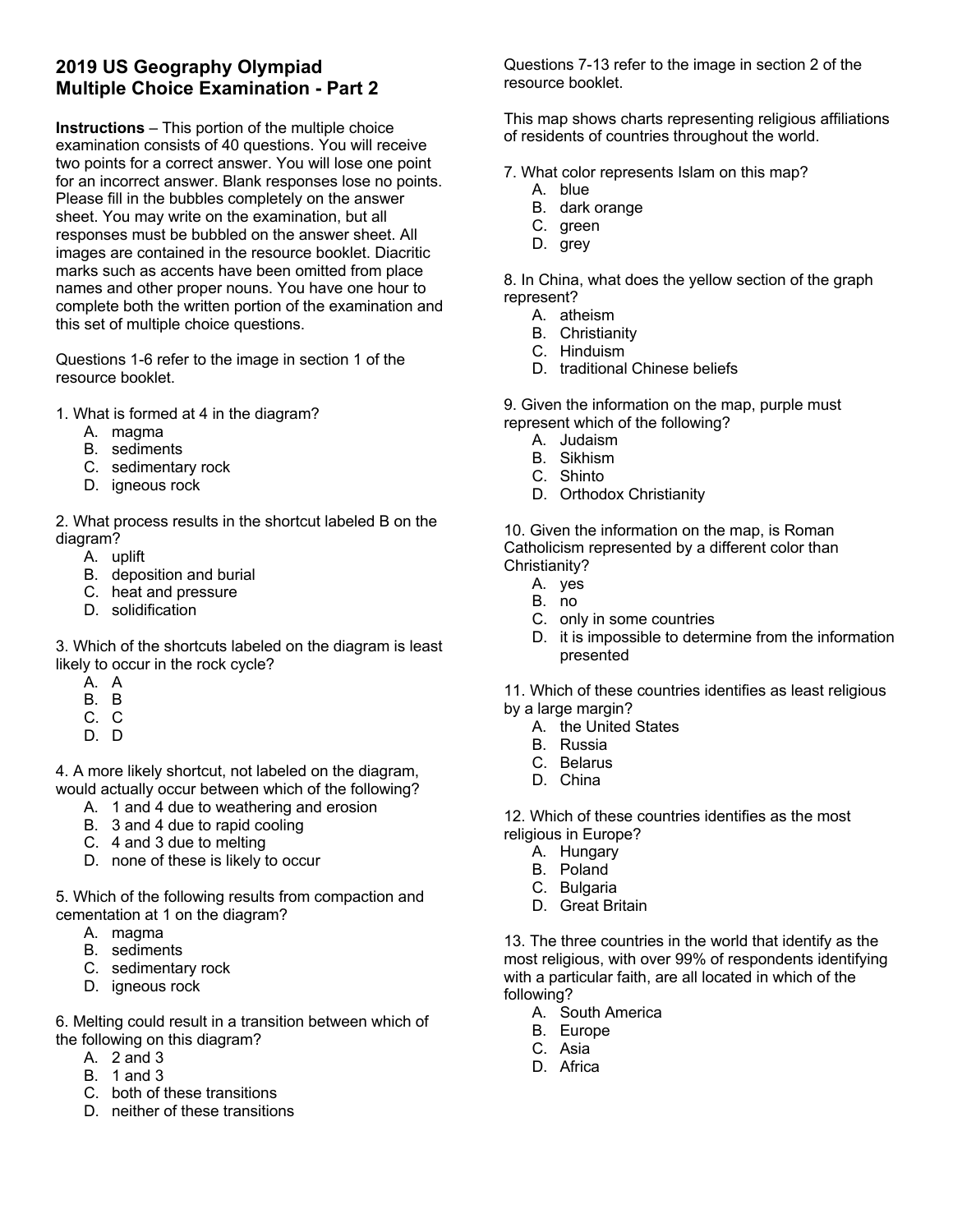Questions 14-20 refer to the images in section 3 of the resource booklet.

14. The indigenous group in image 1 is native to which of the following areas?

- A. the Tigris-Euphrates marshlands
- B. the Nile River valley
- C. the Dead Sea area
- D. wetlands near the Niger River

15. Which of the following indigenous groups is depicted in image 2?

- A. Mapuche
- B. Nahuatl
- C. Quechua
- D. Zapotec

16. The group in image 2 is the largest indigenous group in which of the following South American nations?

- A. Brazil
- B. Peru
- C. Chile
- D. Argentina

17. Which of the following groups is depicted in image

- 3?
	- A. Athabascan
	- B. Inupiat
	- C. Tlingit
	- D. Aleut

18. The blanket shown in image 3 is an example of which of the following?

- A. inkle weaving
- B. taniko weaving
- C. grain weaving
- D. Chilkat weaving

19. In which of the following areas does the group in image 3 traditionally live?

- A. the Aleutian Islands
- B. the Pacific Northwest
- C. central Alaska
- D. western Canada
- 20. Which of the following groups is shown in image 4?
	- A. Tatars
	- B. Tuaregs
	- C. Ma'dan
	- D. Yazidis

Questions 21-27 refer to the images in section 4 of the resource booklet.

These images show climatograms of five different biomes. Lines indicate temperature in Celsius and bars indicate precipitation in cm.

- 21. Which of the images shows a savanna biome?
	- A. 1
	- B. 2 C. 3
	- D. 4
- 22. Image 5 shows which of the following biomes?
	- A. tundra
	- B. hot desert
	- C. chaparral
	- D. taiga

23. Of the diagrams below, which is most likely located at 70 degrees north?

- A. 1
- B. 2
- C. 3
- D. 4

24. Given the data, image 2 is most likely located in which of the following areas?

- A. Brazil
- B. Russia
- C. Australia
- D. Tanzania

25. Image 4 shows data for what area of the United States?

- A. Lawrence, Kansas
- B. Baton Rouge, Louisiana
- C. Seattle, Washington
- D. Portland, Maine

26. A taiga biome would have a graph most similar to which of these?

- A. 2
- B. 3
- C. 4
- D. 5

27. A tropical rainforest would show a graph with which of the following characteristics?

- A. average rainfall over 30cm per month
- B. average temperature at nearly 32 degrees Celsius
- C. an annual temperature range of less than 5 degrees Celsius
- D. the graph would have all of these characteristics

Questions 28-33 refer to the image in section 5 of the resource booklet.

This graph shows out-of-school children of primary school age between 1992 and 2014.

28. In what region did the number of out-of-school children increase the most between 1992 and 1997?

- A. South Asia
- B. Middle East and North Africa
- C. East Asia and Pacific
- D. Sub-Saharan Africa